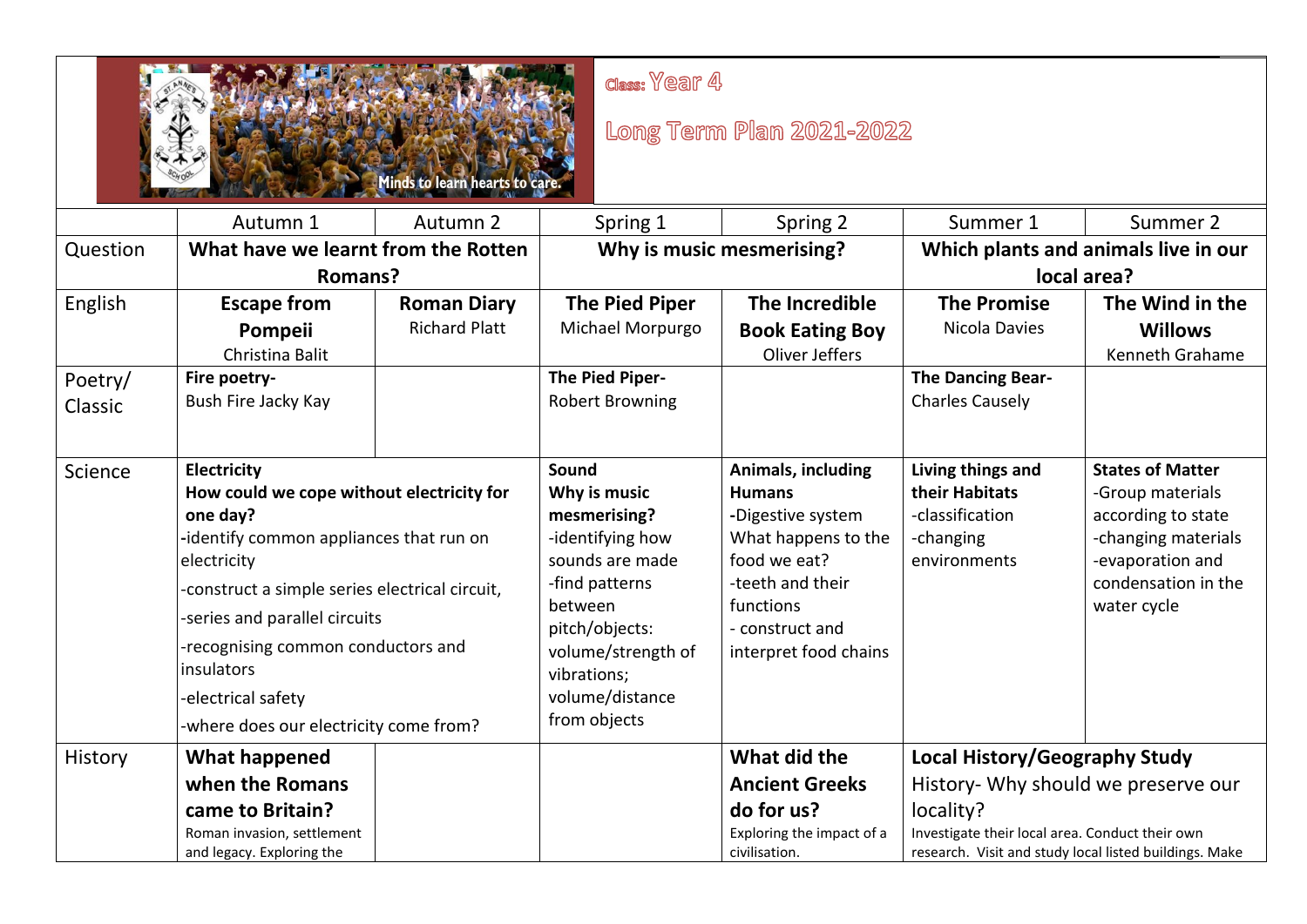|           | impact of Roman rule.<br>Reasons for Roman<br>invasion. How easy was the<br>takeover of Britain? Roman<br>soldiers on Hadrian's Wall.<br>Were roman roads positive<br>for all? Significance today of<br>Romans.<br>Focus: historical<br>significance. Waypoints 2/3 |                                                                                                                                                                                                                                                                                                                                                   |                                                                                                                                                                                                                                                                                                                                                                                                                                                                            | <b>Importance of Ancient</b><br>Greek Empire.<br>Comparison of Sparta and<br>Athens. Ancient and<br>Modern Olympics. Myths<br>and religion. Ancient<br>Greek wars- why were<br>there so many? What did<br>the Ancient Greeks do for<br>us?<br>Focus-Historical<br>Significance<br>Waypoints2/3 | links to historical events from the time of the<br>building's construction. Consolidate their learning into<br>a big piece of creative work, illustrating what makes a<br>building special. Possibly invite a panel of guests to<br>take part in a question and answer session about local<br>buildings.<br>Focus-Historical enquiry. Use of evidence. Waypoints<br>2/3 |  |
|-----------|---------------------------------------------------------------------------------------------------------------------------------------------------------------------------------------------------------------------------------------------------------------------|---------------------------------------------------------------------------------------------------------------------------------------------------------------------------------------------------------------------------------------------------------------------------------------------------------------------------------------------------|----------------------------------------------------------------------------------------------------------------------------------------------------------------------------------------------------------------------------------------------------------------------------------------------------------------------------------------------------------------------------------------------------------------------------------------------------------------------------|------------------------------------------------------------------------------------------------------------------------------------------------------------------------------------------------------------------------------------------------------------------------------------------------|-------------------------------------------------------------------------------------------------------------------------------------------------------------------------------------------------------------------------------------------------------------------------------------------------------------------------------------------------------------------------|--|
| Geography |                                                                                                                                                                                                                                                                     | <b>Making maps</b>                                                                                                                                                                                                                                                                                                                                | <b>Greece today</b>                                                                                                                                                                                                                                                                                                                                                                                                                                                        |                                                                                                                                                                                                                                                                                                |                                                                                                                                                                                                                                                                                                                                                                         |  |
|           |                                                                                                                                                                                                                                                                     | Focus: use maps,<br>atlases, globes and<br>digital/computer<br>mapping to locate<br>countries and describe<br>features studied<br>Use the 8 points of a<br>compass, 4-figure grid<br>references, symbols<br>and key (including the<br>use of Ordnance<br>Survey maps) to build<br>their knowledge of the<br>United Kingdom and<br>the wider world | (European study)<br>From migrants to<br><b>Mama Mia</b><br>Using an atlas. Directional<br>vocabulary. Vegetation<br>zones-location affects<br>temperature and<br>vegetation. An<br>introduction to Greece-<br>location and geography.<br>Why do people visit<br>Greece-tourism and<br>refugee crisis. Kefalonia<br>case study- use of<br>contours on a<br>topographical map.<br>Concept of change driven<br>by tourism.<br>Focus: Location and<br>place, Change, Cause and |                                                                                                                                                                                                                                                                                                | <b>Local History/Geography Study</b><br>Geography - Change on the High Street<br>Fieldwork. Visit local High street. Changes -<br>now and then. Evidence. Map work- old and<br>new. Cause and effect of changes. Reading<br>photographs.<br>Focus-Location and place                                                                                                    |  |
| Computing | Programming                                                                                                                                                                                                                                                         |                                                                                                                                                                                                                                                                                                                                                   | Effect<br>Scratch                                                                                                                                                                                                                                                                                                                                                                                                                                                          |                                                                                                                                                                                                                                                                                                | Textease Turtle -                                                                                                                                                                                                                                                                                                                                                       |  |
|           | Rapid Router - levels 1-<br>32(https://www.codeforli                                                                                                                                                                                                                |                                                                                                                                                                                                                                                                                                                                                   | make more complex<br>screens - with more<br>complex moves                                                                                                                                                                                                                                                                                                                                                                                                                  |                                                                                                                                                                                                                                                                                                | Pictures of Plants /<br>animals / Local area<br>- use on screen turtle<br>to move around More                                                                                                                                                                                                                                                                           |  |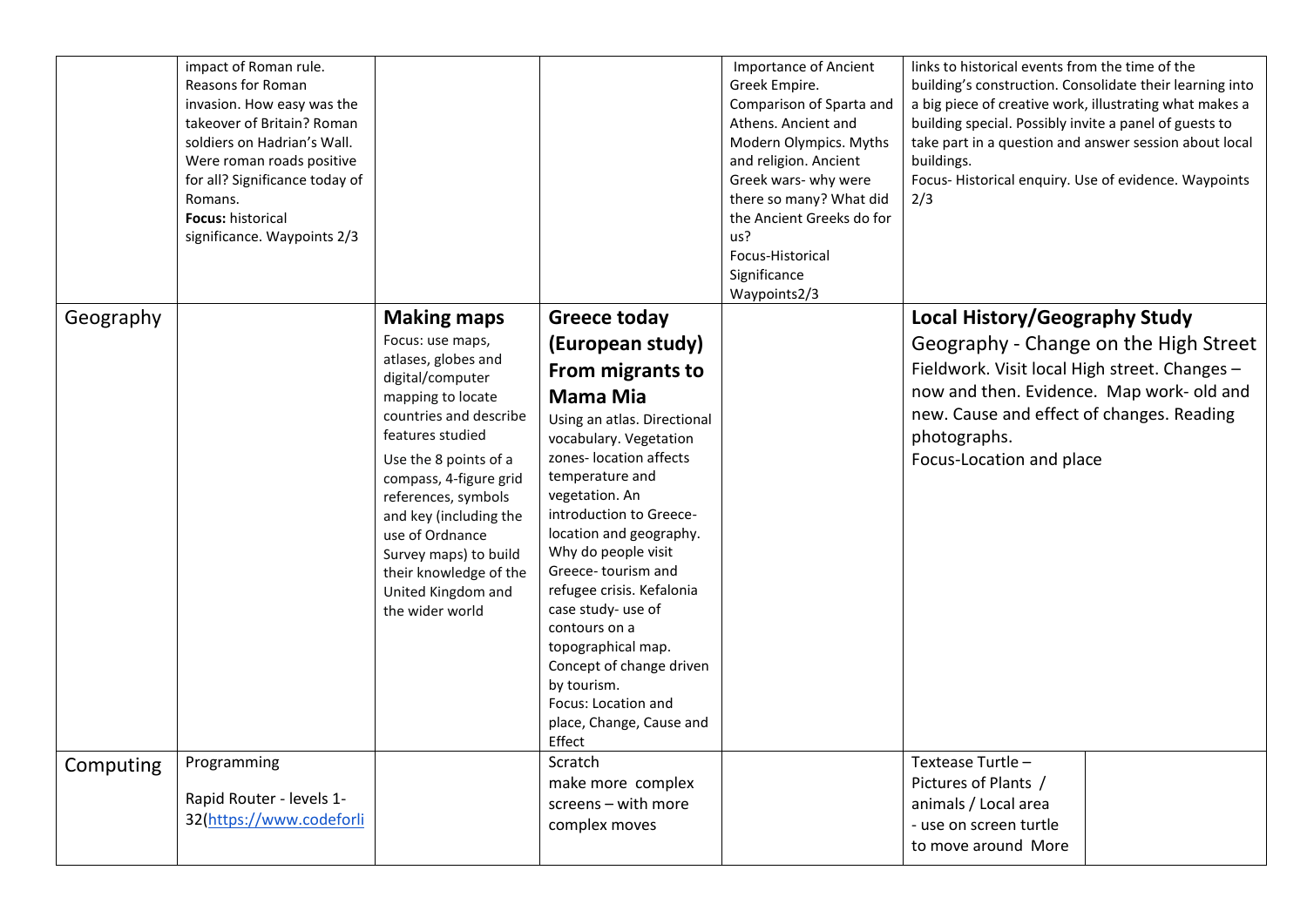|                                                                        | fe.education/rapidrouter/<br>https://hourofcode.com/                                                                                                                                                                                       |                                                                                                                                                                                                         | http://code-<br>it.co.uk/csplanning -                            |                                                                                                                                                                                                      | complex routes - more<br>difficult - drawing<br>shapes |                                                                                                                                                                                                                                           |
|------------------------------------------------------------------------|--------------------------------------------------------------------------------------------------------------------------------------------------------------------------------------------------------------------------------------------|---------------------------------------------------------------------------------------------------------------------------------------------------------------------------------------------------------|------------------------------------------------------------------|------------------------------------------------------------------------------------------------------------------------------------------------------------------------------------------------------|--------------------------------------------------------|-------------------------------------------------------------------------------------------------------------------------------------------------------------------------------------------------------------------------------------------|
| Digital<br>Literacy<br>Digital<br>Citizenship                          | uk/learn - find<br>appropriate coding                                                                                                                                                                                                      | What makes a<br>healthy media<br>choice?<br>https://www.commo<br>nsense.org/educatio<br>n/digital-<br>citizenship/lesson/m<br>y-media-choices<br>Digital footprint and<br>identity<br>https://www.commo |                                                                  | <b>BBC HH Video</b><br>http://www.bbc.co.uk/<br>cbbc/watch/p00nxznx<br>Being a digital Citizen<br>https://www.commonsense.<br>org/education/digital-<br>citizenship/lesson/super-<br>digital-citizen |                                                        | Kidsmart-Safe<br><b>Searching</b><br>Google - How search<br>works<br>A creators rights and<br>responsibilities<br>https://www.commonsense.<br>org/education/digital-<br>citizenship/lesson/a-<br>creators-rights-and-<br>responsibilities |
| <b>ICT</b><br>Communication<br>Publishing and<br>collaborating         | Photos to word -<br>publisher - add<br>instructions, sequence<br>photos to make a set of<br>instructions<br>http://cookit.e2bn.org/historycook<br>book/index-30-romano-british.html<br>You are a publisher who<br>has been asked to create | nsense.org/educatio<br>n/digital-<br>citizenship/lesson/o<br>ur-online-tracks                                                                                                                           | Geographical<br>powerpoint on Europe<br>rivers / places / people |                                                                                                                                                                                                      |                                                        | Plan a short<br>information video on a<br>place in the North East                                                                                                                                                                         |
| Digital Video<br><b>Digital Images</b><br>Handling<br><b>Databases</b> | promotional materials<br>for a new Italian<br>restaurant in Bishop<br>Auckland. Design what<br>you need                                                                                                                                    |                                                                                                                                                                                                         |                                                                  | Garage band app -<br>create some<br>mesmerising music,<br>use instruments and<br>video                                                                                                               |                                                        | - share with others<br>Photos of the North<br>east - distort / amend<br>using pixlr<br>Can we guess where it<br>is?<br>www.pixlr.com/editor<br>Database - Your top<br>ten places to visit in the<br>North-East                            |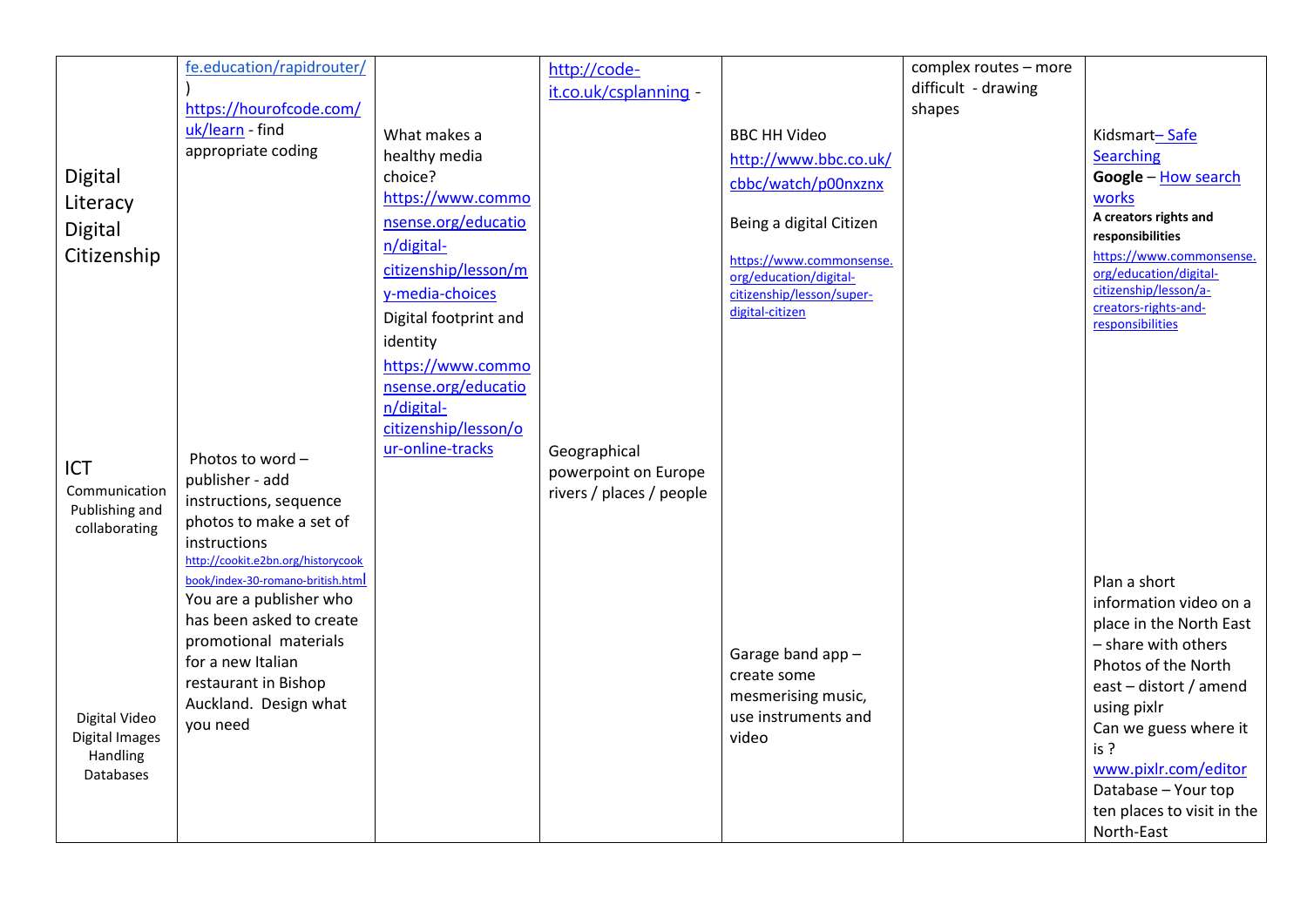| P.E.        | Swimming                                                                                                                                                                                                                                                                                              | Jogging and<br>running<br>Short sprints<br>Longer running                                                                                                                                          | (tbc)<br>Swimming<br><b>Health Related</b><br>fitness                                                                                                                         | (tbc)<br><b>OAA</b><br>Dance                                                                                                                                                                | (tbc)<br><b>Athletics</b><br>Kwik cricket                                                                                                                                                                                                                | (tbc)<br>Quadkids<br><b>Athletics</b>                                                                                                                                                       |
|-------------|-------------------------------------------------------------------------------------------------------------------------------------------------------------------------------------------------------------------------------------------------------------------------------------------------------|----------------------------------------------------------------------------------------------------------------------------------------------------------------------------------------------------|-------------------------------------------------------------------------------------------------------------------------------------------------------------------------------|---------------------------------------------------------------------------------------------------------------------------------------------------------------------------------------------|----------------------------------------------------------------------------------------------------------------------------------------------------------------------------------------------------------------------------------------------------------|---------------------------------------------------------------------------------------------------------------------------------------------------------------------------------------------|
| <b>MFL</b>  | Spanish<br>Welcome to our school<br>Greetings<br>Numbers and<br>colours<br>Nouns: masculine/<br>feminine                                                                                                                                                                                              | Spanish<br>My local area/your<br>local area<br>Robots/comm<br>$\bullet$<br>ands/actions<br>Shops/signs/d<br>$\bullet$<br>irections<br>Christmas<br>$\bullet$<br>poem                               | Spanish<br><b>Family tree and faces</b><br>Epiphany<br>Meet the alien<br>family                                                                                               | Spanish<br><b>Celebrating</b><br>carnival/body parts<br>• Carnival of<br>animals<br>Body parts and<br>aliens<br>Alien family<br>"Easter egg<br>hunt"                                        | Spanish<br><b>Feeling</b><br>unwell/Jungle<br>animals<br>I don't feel well<br>$\bullet$<br>Walking through<br>$\bullet$<br>the jungle-<br>fantastical<br>animal<br>descriptions                                                                          | <b>Spanish</b><br><b>Summer time</b><br>Weather plus<br>Enormous turnip<br>performance<br>story<br>Ice-creams                                                                               |
| <b>RE</b>   | What do we know<br>about the Bible and<br>why is it important to<br><b>Christians?</b>                                                                                                                                                                                                                | <b>Why do Christians</b><br>call Jesus the Light<br>of the World?                                                                                                                                  | <b>What do Christians</b><br>believe about Jesus?                                                                                                                             | Why is Lent such an<br>important period for<br><b>Christians?</b>                                                                                                                           | How and why do<br>people show care for<br>others?                                                                                                                                                                                                        | Why do people visit<br><b>Durham Cathedral</b><br>today?                                                                                                                                    |
| <b>PSHE</b> | The value of trees<br>Why do we need trees?<br>Why are forest being<br>destroyed?<br>What can I do to stop<br>deforestation?<br><b>Protecting local</b><br>habitats<br>Understand the term<br>endangered species<br>Understand threats to<br>local habitats<br><b>Democracy</b><br><b>Rule of Law</b> | <b>Understanding</b><br>cancer<br>Who can help?<br>Making a gift<br>Designing a well-<br>being room<br>The Big Vote -<br>Cancer, early<br>prevention and<br>detection<br><b>Individual Liberty</b> | <b>Go Givers</b><br><b>Community Centre</b><br>Design a community<br>centre and activity<br>programme<br><b>Individual Liberty</b><br><b>Mutual Respect and</b><br>Tolerance. | <b>Homelessness</b><br>Why might someone<br>become homeless?<br>Who can help the<br>homeless?<br>How can I make a<br>difference?<br>Social action<br>Democracy<br><b>Individual Liberty</b> | How should we<br>farm?<br>Farming methods:<br>advantages and<br>disadvantages<br><b>Water: Our most</b><br>precious resource<br>Qualities of water<br>and why it is vital<br>Problems facing<br>people who do not<br>have clean water<br>Water shortages | <b>Dilemmas</b><br><b>Ethical dilemmas</b><br>arising in everyday<br>life<br><b>Democracy</b><br><b>Individual Liberty</b><br><b>Mutual Respect and</b><br>Tolerance.<br><b>Rule of Law</b> |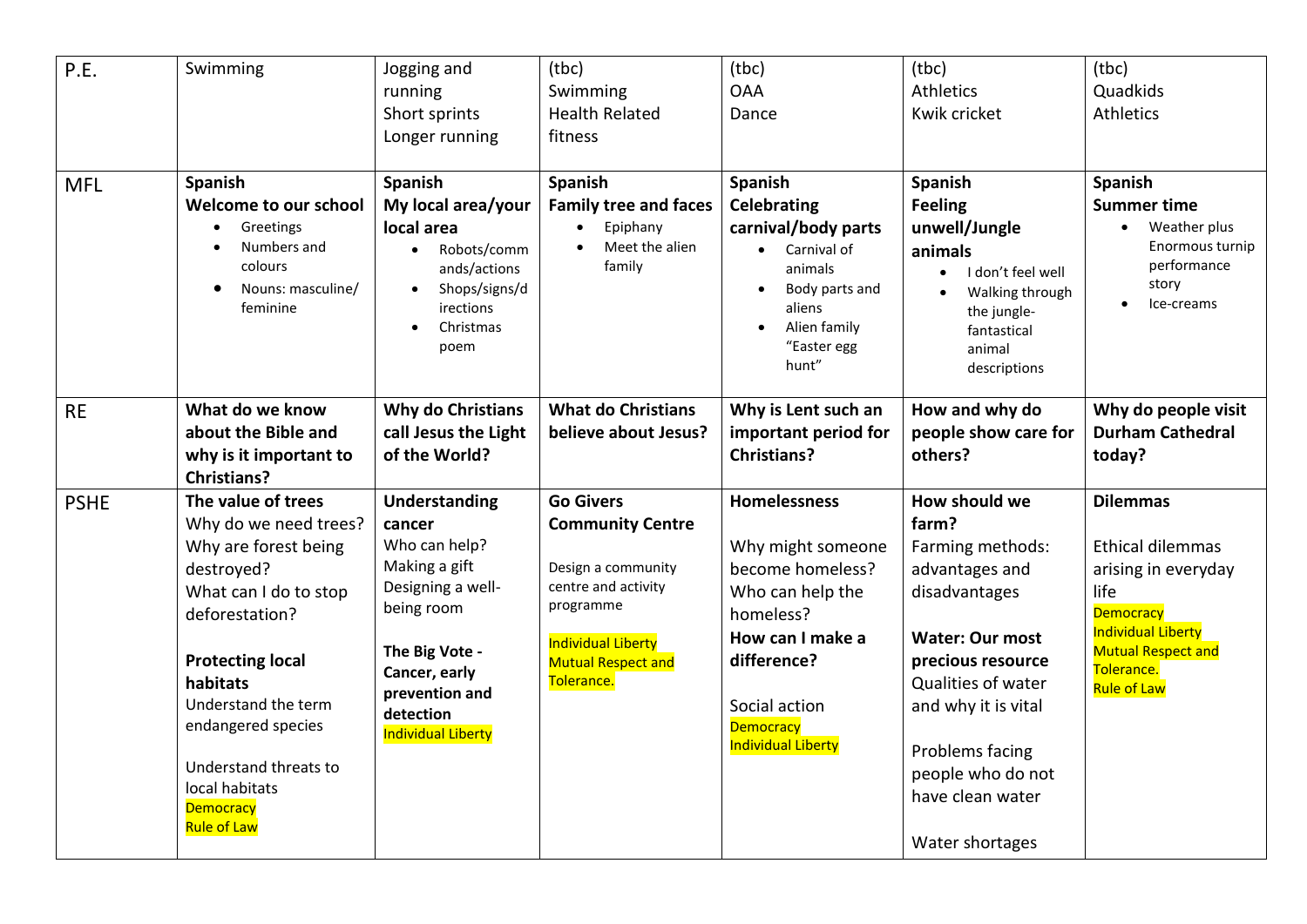|            |                                                                                                                                                                                                                                                                                                                                                                                                                                                                                                                                                                                                                                                                                                                                    |                                             |                                                                                                                                                                                                                                                                                                                                                                                                                                                                                                                                                                   |                                       | <b>Mutual Respect and</b><br>Tolerance.<br><b>Individual Liberty</b>                                                                                                                                                                                                           |                                       |
|------------|------------------------------------------------------------------------------------------------------------------------------------------------------------------------------------------------------------------------------------------------------------------------------------------------------------------------------------------------------------------------------------------------------------------------------------------------------------------------------------------------------------------------------------------------------------------------------------------------------------------------------------------------------------------------------------------------------------------------------------|---------------------------------------------|-------------------------------------------------------------------------------------------------------------------------------------------------------------------------------------------------------------------------------------------------------------------------------------------------------------------------------------------------------------------------------------------------------------------------------------------------------------------------------------------------------------------------------------------------------------------|---------------------------------------|--------------------------------------------------------------------------------------------------------------------------------------------------------------------------------------------------------------------------------------------------------------------------------|---------------------------------------|
| <b>RSE</b> | <b>Firm Foundations</b><br><b>Building good</b><br>relationships                                                                                                                                                                                                                                                                                                                                                                                                                                                                                                                                                                                                                                                                   | <b>Staying safe Smart</b><br>(childnet.com) | <b>NSPCC</b><br><b>Bullying</b>                                                                                                                                                                                                                                                                                                                                                                                                                                                                                                                                   | Power of words<br>Staying safe create | Marriage<br>Huge bag of worries<br>Virginia Ironside                                                                                                                                                                                                                           | <b>Keeping information</b><br>private |
| <b>ART</b> | Roman art<br>Pupils will understand<br>that Romans (like the<br>Greeks) believed in<br>various Gods that they<br>thought affected every<br>part of their life. They<br>made art to pay homage<br>to their Gods. The rich<br>nobility also liked to have<br>their portraits made from<br>white marble, they liked<br>making beautiful<br>jewellery, weapons and<br>costumes from expensive<br>metals and materials.<br>Also, Roman architecture<br>was very important. They<br>used methods they had<br>learned from Greece to<br>make beautiful buildings,<br>houses and monuments.<br>They decorated many of<br>these with rich mosaics.<br>Pupils are to draw profile<br>portraits of each other in<br>their sketchbooks. Pupils |                                             | <b>Music Art</b><br>Pupils will investigate<br>the artwork of Wassily<br>Kandinsky and Tom<br>Phillips to learn how<br>these artists have<br>represented sounds<br>and instruments in an<br>abstract way through<br>art. Replicating this,<br>they will then practise<br>drawing various sounds<br>of instruments,<br>building and extending<br>this 'library' of mark-<br>making until they feel<br>confident that they can<br>represent sounds<br>through marks, lines<br>and colour. This will<br>lead into their own<br>abstract paintings<br>based on music. |                                       | People art<br>Drawings of people<br>moving.<br>Drawings of facial<br>expressions-Opie<br>Portraits<br>Children take photos of<br>their faces then trace<br>over them in simple<br>outlines in the style of<br>artist Julian Opie to<br>develop into large-<br>scale paintings. |                                       |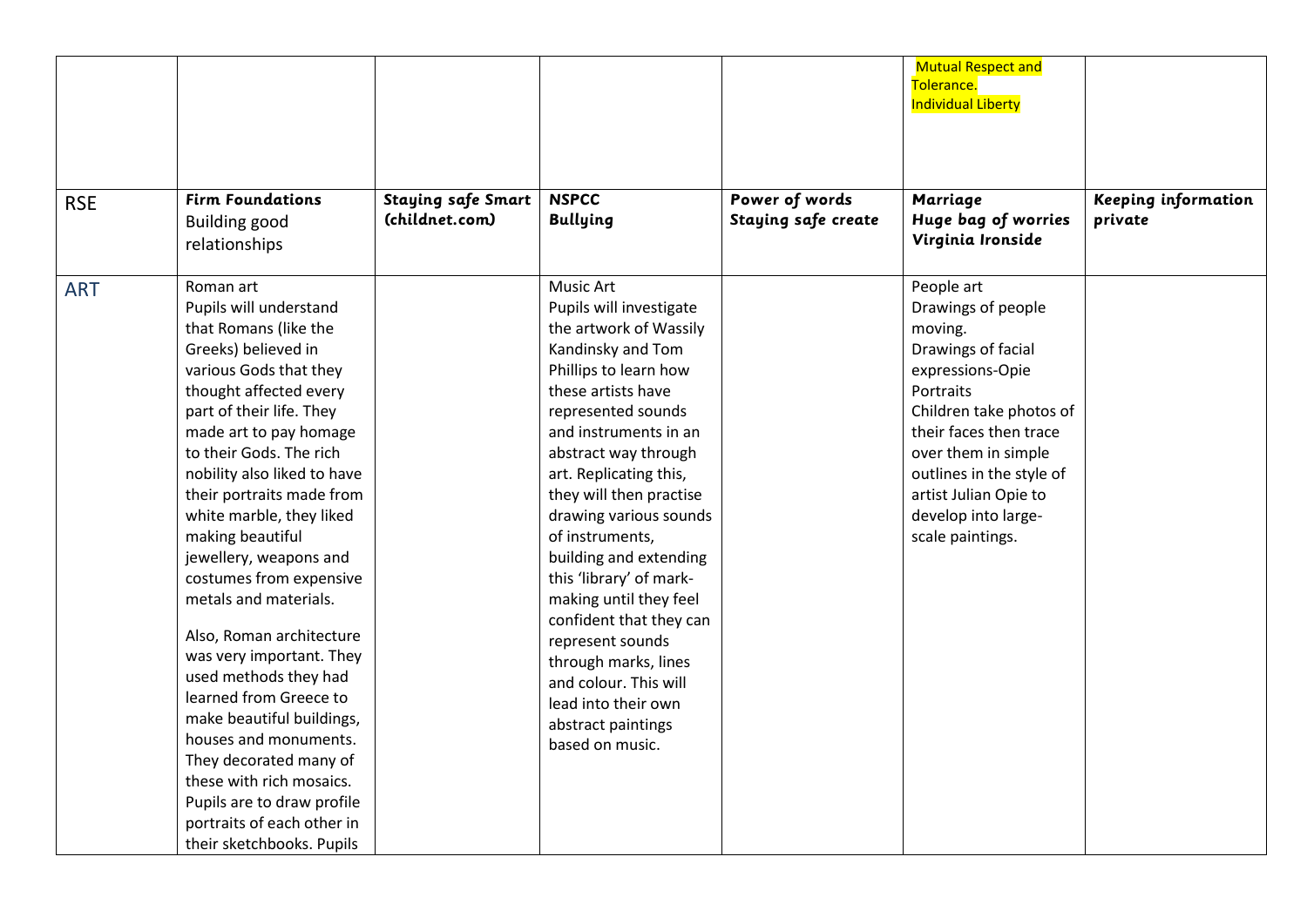|           | now create a design for a<br>coin using their profile<br>drawing. They might add<br>Roman headdress and<br>hairstyles, Roman writing<br>and patterns. Colour or<br>paint or collage these as<br>required.<br>The pupils create mosaics<br>based on a Roman style.                                                                                                                                                                                                                                                                                                                                                                                                                                                                                                                                                                                                                                                                                                                                                                                      |                                                                                                                                                                                                                                                                                                                                                                                                                                                                                                                                                                                                                                                                                                                                                                                                                                                                                                                                                                                  |                                                                                                                                                                                                                                                                                                                                                                                                                                                                                                                                                                                                                                                                                                                                                                                                                                                                                                                                                                                                                                                            |
|-----------|--------------------------------------------------------------------------------------------------------------------------------------------------------------------------------------------------------------------------------------------------------------------------------------------------------------------------------------------------------------------------------------------------------------------------------------------------------------------------------------------------------------------------------------------------------------------------------------------------------------------------------------------------------------------------------------------------------------------------------------------------------------------------------------------------------------------------------------------------------------------------------------------------------------------------------------------------------------------------------------------------------------------------------------------------------|----------------------------------------------------------------------------------------------------------------------------------------------------------------------------------------------------------------------------------------------------------------------------------------------------------------------------------------------------------------------------------------------------------------------------------------------------------------------------------------------------------------------------------------------------------------------------------------------------------------------------------------------------------------------------------------------------------------------------------------------------------------------------------------------------------------------------------------------------------------------------------------------------------------------------------------------------------------------------------|------------------------------------------------------------------------------------------------------------------------------------------------------------------------------------------------------------------------------------------------------------------------------------------------------------------------------------------------------------------------------------------------------------------------------------------------------------------------------------------------------------------------------------------------------------------------------------------------------------------------------------------------------------------------------------------------------------------------------------------------------------------------------------------------------------------------------------------------------------------------------------------------------------------------------------------------------------------------------------------------------------------------------------------------------------|
| <b>DT</b> | Electrical systems:<br>Simple Circuits and Switches<br>Simple Programming and Control<br>Designing<br>• Gather information about needs and wants, and<br>develop design criteria to inform the design of<br>products that are fit for purpose, aimed at particular<br>individuals or groups.<br>• Generate, develop, model and communicate realistic<br>ideas through discussion and, as appropriate,<br>annotated sketches, cross-sectional and exploded<br>diagrams.<br>Making<br>• Order the main stages of making.<br>• Select from and use tools and equipment to cut,<br>shape, join and finish with some accuracy.<br>• Select from and use materials and components,<br>including construction materials and electrical<br>components according to their functional properties<br>and aesthetic qualities.<br>• Connect simple electrical components and a battery<br>in a series circuit to achieve a functional outcome.<br>· Program a standalone control box, microcontroller<br>or interface box to enhance the way the product<br>works. | Mechanical systems:<br>Levers and Linkages<br>Designing<br>• Generate realistic ideas and their own design criteria<br>through discussion, focusing on the needs of the user.<br>. Use annotated sketches and prototypes to develop,<br>model and communicate ideas.<br>Making<br>• Order the main stages of making.<br>• Select from and use appropriate tools with some<br>accuracy to cut, shape and join paper and card.<br>• Select from and use finishing techniques suitable for<br>the product they are creating.<br>Evaluating<br>. Investigate and analyse books and, where available,<br>other products with lever and linkage mechanisms.<br>• Evaluate their own products and ideas against<br>criteria and user needs, as they design and make.<br>Technical knowledge and understanding<br>• Understand and use lever and linkage mechanisms.<br>· Distinguish between fixed and loose pivots.<br>• Know and use technical vocabulary relevant to the<br>project. | Structures:<br>Shell Structures using CAD<br>Designing<br>Generate realistic ideas and design criteria<br>collaboratively through discussion, focusing on the<br>needs of the user and the functional and aesthetic<br>purposes of the product.<br>. Develop ideas through the analysis of existing shell<br>structures and use computer-aided design to model<br>and communicate ideas.<br>Making<br>. Plan the order of the main stages of making.<br>• Select and use appropriate tools and software to<br>measure, mark out, cut, score, shape and assemble<br>with some accuracy.<br>• Explain their choice of materials according to<br>functional properties and aesthetic qualities.<br>• Use computer-generated finishing techniques<br>suitable for the product they are creating.<br>Evaluating<br>• Investigate and evaluate a range of shell structures<br>including the materials, components and techniques<br>that have been used.<br>• Test and evaluate their own products against design<br>criteria and the intended user and purpose. |